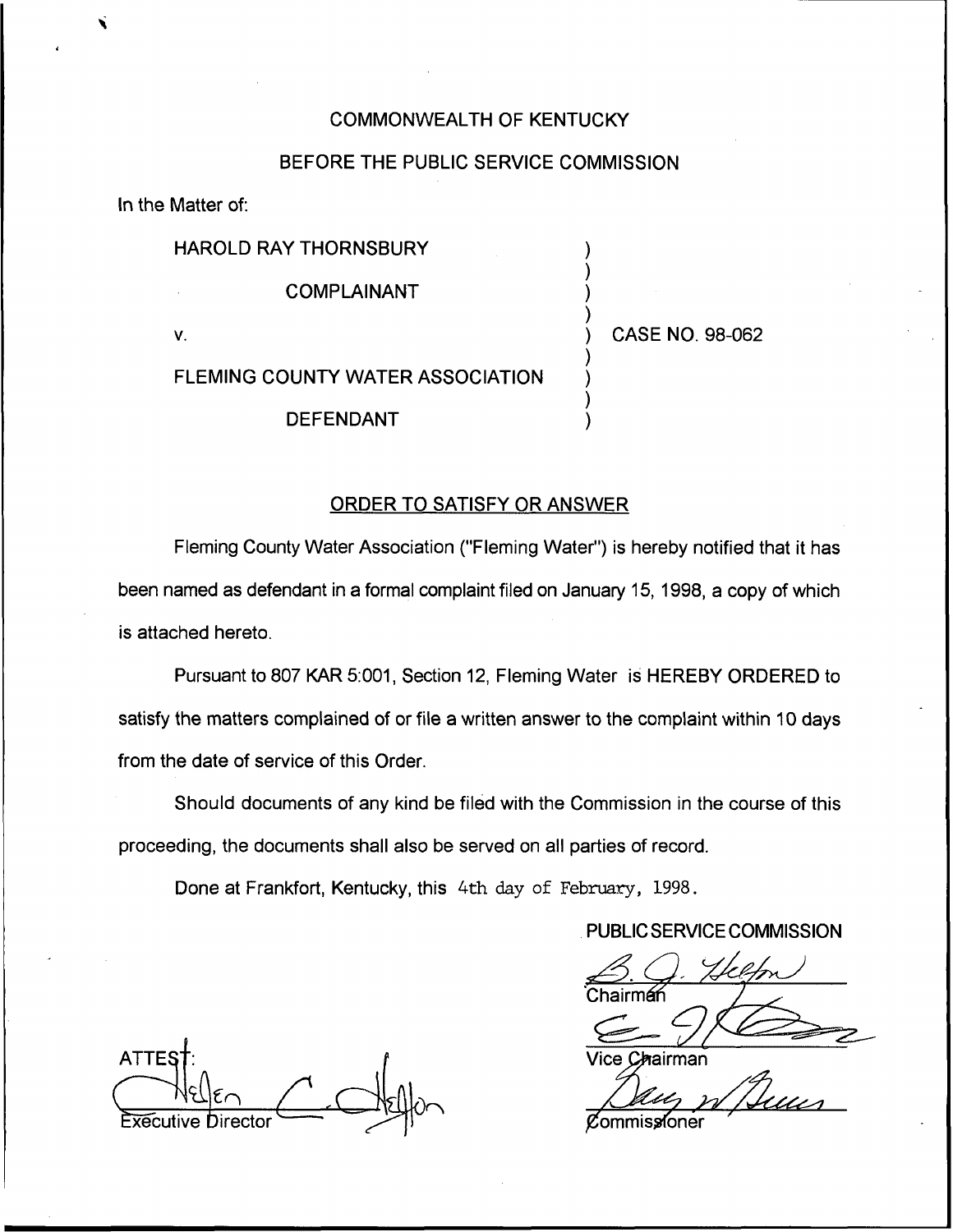#### COMMONWEALTH OF KENTUCKY

 $98 - 00162$ 

BEFORE THE PUBLIC SERVICE COMMISSION

RECEIVED JAN 1 5 1998 In the Matter of: Harold Ray The Insbury **OMPLAINANT** VS. Fleming Co. Water Association  $2^{1}$  CN = 98-062 **DEFENDANT** COMPLAINT The complaint of  $\frac{\text{Max}}{\text{Var}}\left(\frac{\text{Max}}{\text{Var}}\right)$   $\frac{\text{Max}}{\text{Var}}\left(\frac{\text{Max}}{\text{Var}}\right)$  respectfully shows: Harold Ray Thornsbury  $(a)$ Rt. 1, Box 76, Wallingford, Ky. 41093 (b) Eleming County Water Association Elemingsburg K That: Because I refused to "give" Gene fett  $(c)$ director of Fleming water Asso ciation a three to Four thousand fort right of way to connect two usater lines, he refused service to me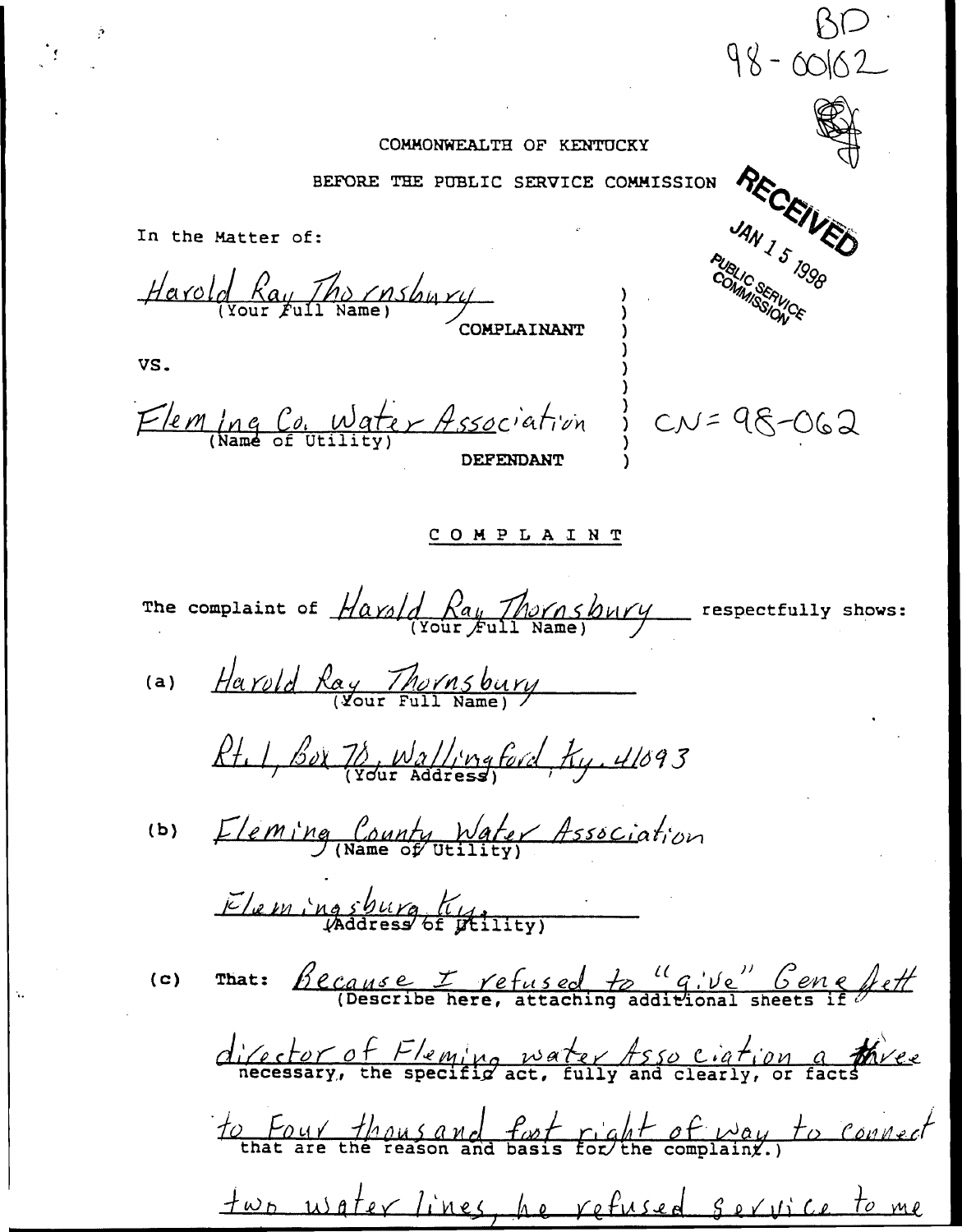Pormal Complaint.

Harsed Ray Thomsdown, vs Eleming Co Water Association

Page 2

even after I paid my deposit. In the hegining I offered Mr. fett a right of way if he would Set me a meter, He said I would have to do something for it such as covering all the line for"his" heaterp (3-4 thousand feet) I told him I had nothing to cover this much line with.<br>Continued on attached page, Wherefore, complainant asks That Eleming County water Association, install a motor on my property as soon as possible peters ville Dated at  $\frac{1}{\sqrt{\frac{1}{N}}}\frac{1}{\sqrt{\frac{1}{N}}}}$ Rentucky, this  $27^{\frac{A}{2}}$ day of *December*  $.1991.$ Varold Ray Mornaly